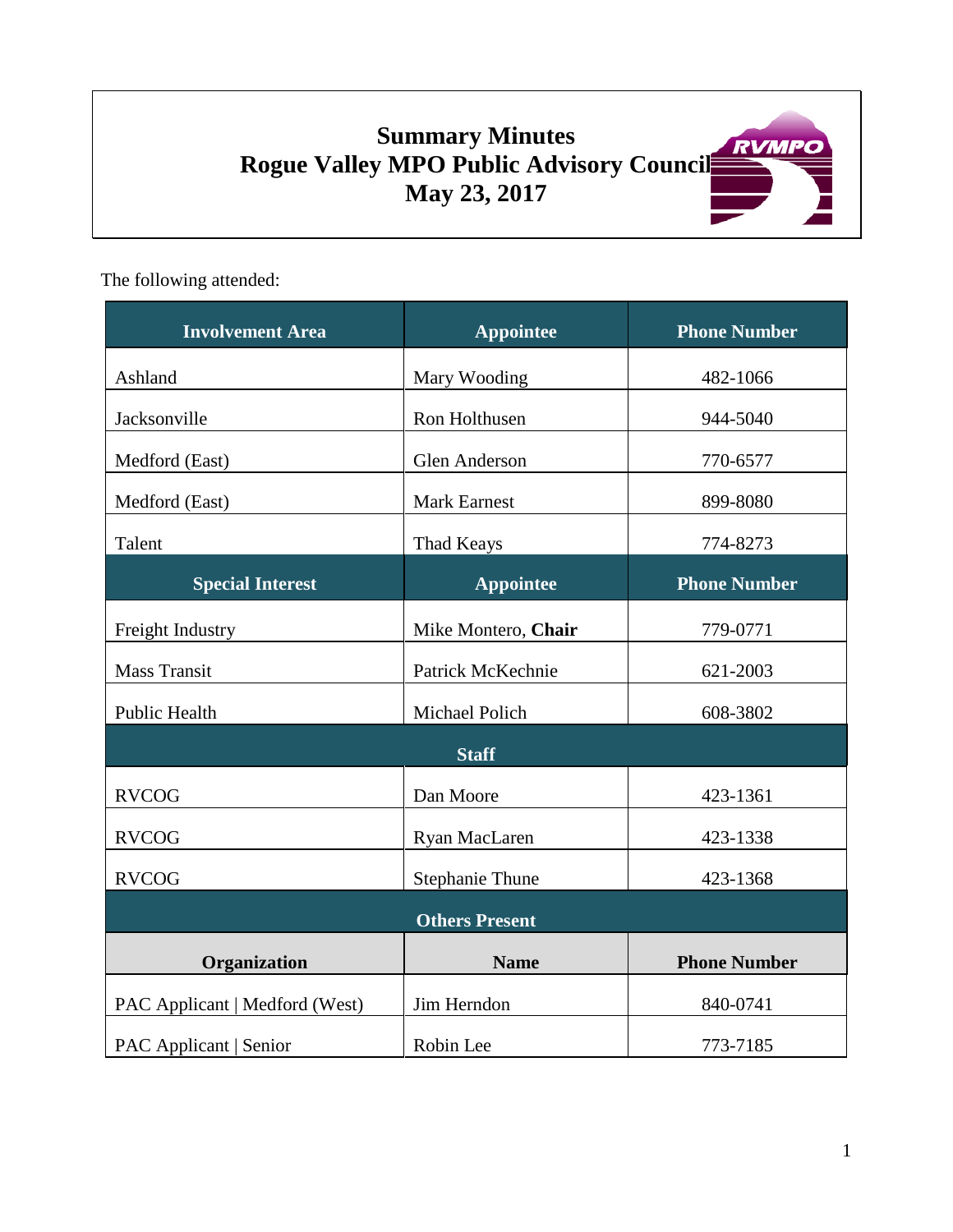## **1. Call to Order / Introductions/ Review Agenda**

- Chair Montero called the meeting to order at 5:34 p.m.
- Introductions were made; two PAC applicants were welcomed: James Herndon (West Medford), and Robin Lee (Senior).
- Review of the agenda yielded the following: In Karl Welzenbach's absence, Dan Moore would provide commentary for *Item 5 | CMAQ Funding Update*, while *Item 8 | "What Are MPOs?"* would be postponed to the July 18 meeting.

## **2. Review / Approve Minutes**

The Chair asked if there were any additions or corrections to the previous meeting minutes.

# **On a motion by Mary Wooding, seconded by Ron Holthusen, the minutes of the March 21, 2017 meeting were approved as presented.**

*The motion carried unanimously by voice vote.*

## **3. Public Comment**

None voiced.

# *Action Items:*

#### **4. PAC New Member Applications**

Ryan MacLaren presented applications from James (Jim) Herndon and Robin Lee, expressing their desire to represent (respectively) West Medford and the Senior special interest area on the RVMPO PAC. Herndon and Lee shared their specific interests and goals in joining the committee.

**On a motion by Glen Anderson, seconded by Michael Polich, the PAC moved to recommend approval to the RVMPO Policy Committee of Robin Lee being appointed to fill the Senior special interest area vacancy on the RVMPO PAC.**  *The motion carried unanimously by voice vote.*

**On a motion by Glen Anderson, seconded by Ron Holthusen, the PAC moved to recommend approval to the RVMPO Policy Committee of Jim Herndon being appointed to fill the West Medford vacancy on the RVMPO PAC.** 

*The motion carried unanimously by voice vote.*

# *Discussion Items:*

## **5. CMAQ Funding Update**

Dan Moore provided a brief background of CMAQ for the prospective committee members, highlighting the following:

- CMAQ funds are federal funds provided for areas that have demonstrated air quality attainment issues; awarded funds are to be used for transportation projects aimed at improving air quality.
- The Rogue Valley MPO has been eligible for CMAQ funds since the early 1990s.
- The Salem and Eugene MPOs have recently become eligible to receive CMAQ funds. Since the federal funding levels for Oregon CMAQ are not being increased, these two MPOs' eligibility will result in a reduction in available CMAQ funds for all Oregon MPOs (now numbering five, instead of three).
- The state is not technically required to distribute CMAQ funds to the MPOs; it can decide to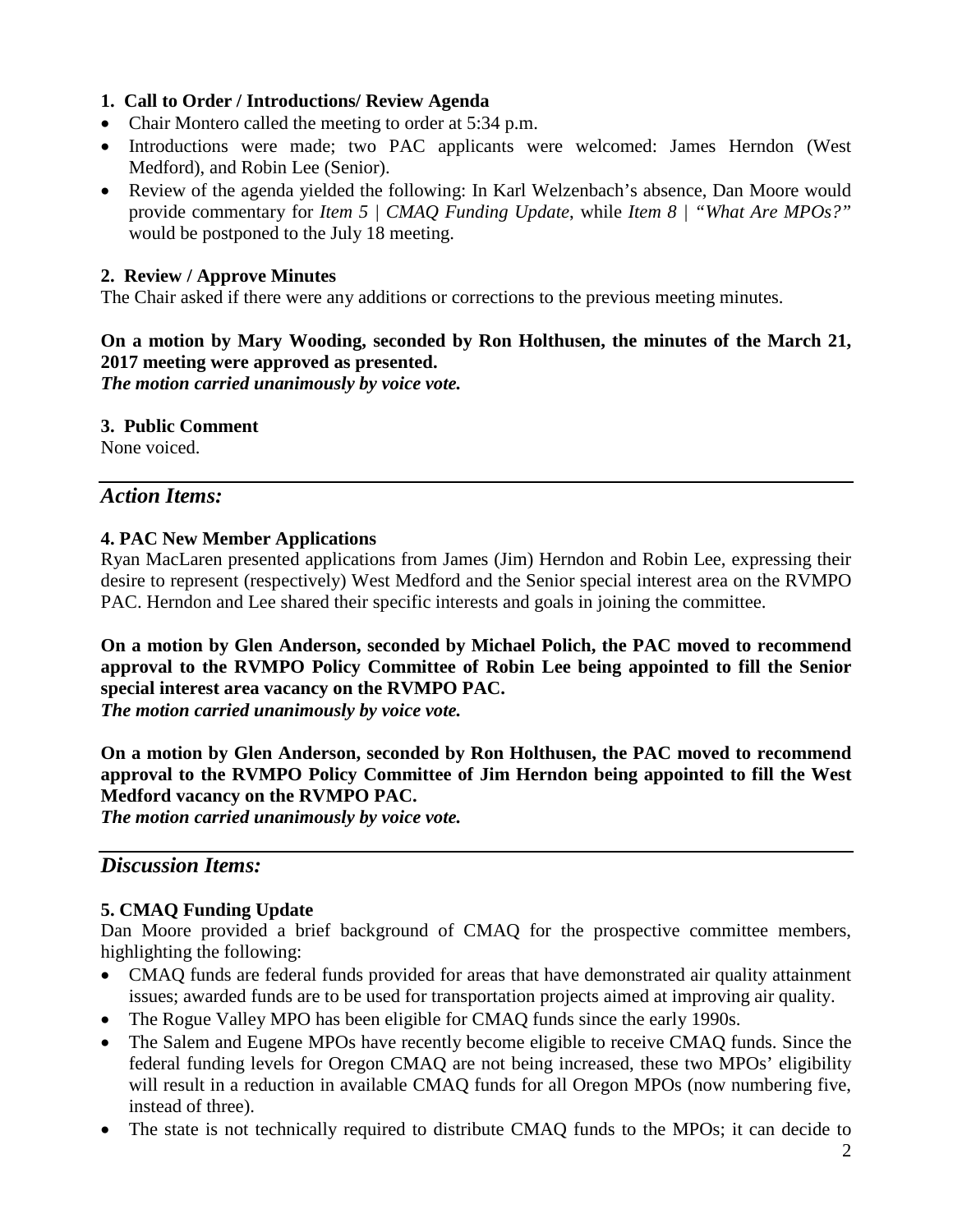keep up to 100% of the funds for itself. Historically, however, Oregon has distributed the funds across the existing MPOs.

Moore explained that work group sessions have been taking place over the past several months to design a new CMAQ funding distribution formula that is equitable and agreeable to all five MPOs. Formula design factors include population, severity of air quality issues (degrees of  $CO$  and  $PM_{10}$ ), degree of non-attainment, and technical aspects of proving conformity. So far, consensus has not been reached.

Karl Welzenbach and Mike Quilty (RVMPO Policy Committee Chair) have been participating in the work groups and emphasizing the Rogue Valley's uniquely challenging air quality issues and corresponding degree of non-attainment. It is unknown, however, how much impact such information is making as the work group members continue to disagree over formula design. The groups will make one more attempt to reach consensus on June 2; if they are unsuccessful, the Oregon Transportation Commission (OTC) will render a decision at their June 15 meeting.

One factor in the funding design stalemate is the fact that, as of October 1, 2017, Portland will have achieved CMAQ attainment status. Federal regulations declare that, despite reaching attainment, MPOs do remain eligible to receive CMAQ funds. However, they lose their eligibility to actually *spend* the funds, since CMAQ funds may only be spent on projects to help reach attainment or help maintain air quality in designated maintenance (non-attainment) areas. Despite work group requests, the feds have remained silent regarding the interpretation of the regulations.

## **6. Information Related to Regional Transportation Plan (RTP) and Transportation Improvement Program (TIP) Amendments**

Ryan MacLaren provided background related to the RTP and TIP documents/requirements for the prospective new members present. He then presented eight proposed amendments to the 2015-2018 TIP; a detailed memo was provided for review. It was noted that a 21-day public comment period – during which time no comments were received – was advertised on May 2 in the Medford Mail Tribune and posted on the RVMPO website.

At their May 10 meeting, the RVMPO TAC voted unanimously to recommend approval of the proposed amendments to the RVMPO Policy Committee. However, shortly before today's RVMPO Policy Committee meeting, ODOT advised MacLaren to strike the proposal for amendment "**F**: OR62 Corridor Solutions Unit 2 Phase 3 (*Medford*) (KN 21015)," since the start date for that item has been delayed to the 2018-2021 TIP time frame.

Earlier today, the RVMPO Policy Committee approved the RTP/TIP amendments with the removal of amendment F.

At the conclusion of MacLaren's report, Mike Montero explained that TIP project proposals come in the form of MPO member jurisdiction applications, which are then evaluated, prioritized, etc. during the funding selection process.

## **7. Critical Urban Freight Corridor (CUFC) Update**

Dan Moore reported that ODOT is updating its freight plan and designations of critical urban freight corridors. Oregon is planning to add 77 new miles to its urban freight system, with those miles being allocated throughout the state on a formula developed with input from Oregon MPOs.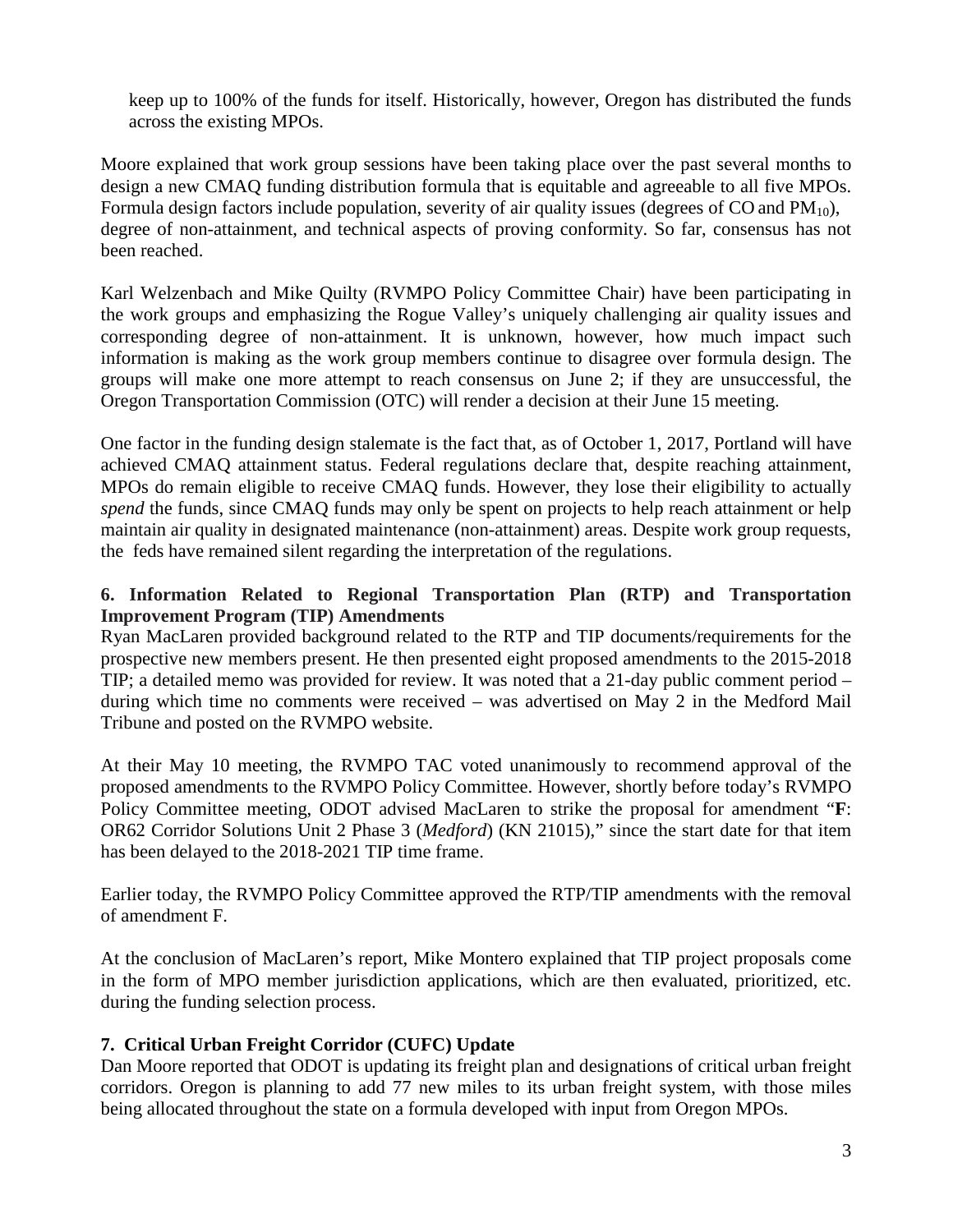Based on a formula developed with Oregon MPO input, Portland will be receiving 34.6 of the 77 miles, leaving 42.4 for the non-Metro Oregon MPOs. Table 2 in Moore's memo (provided for review) detailed the specific allocations, showing that the RVMPO will receive a 5.2 mile share. With the initial requirement to apply the CUFC miles exclusively to TIP projects, RVCOG staff worked in conjunction with ODOT to identify eligible mileage segments; these segments were then shared with the TAC at their May 10 meeting.

However, subsequent to TAC input (the committee did not agree with the idea of applying for freight funds for projects already fully-funded in the TIP), and a decision by ODOT to expand project selection criteria to RTP projects, a new allocation schedule was created (ref. Table 4, provided), accompanied by a map and project details.

With these new mileage areas from RTP projects designated and Policy Committee approval, which was received today, the RVMPO will proceed to submit the 5.2 miles to compete for project funds (\$80 million available in freight funds through the Fast Act, available in Fall 2017) for the CUFC segments.

## **8. "What Are MPOs?"**

Presentation postponed to July 18 meeting.

## **9. MPO Planning Update**

Moore reported that, although both the MRMPO and RVMPO met ODOT's deadline for 2018-2021 TIP approval, ODOT subsequently changed items in its Statewide Transportation Improvement Program (STIP). As a result –and since the two documents' projects must match identically – ODOT is requesting that both MPOs re-adopt (not amend) their 2018-2021 TIPs to include the previously omitted STIP projects. The TIP re-adoptions will be taking place next month at the June 15 MRMPO and June 27 RVMPO Policy Committee meetings.

#### **10. Other Business**

Chair Montero shared background information related to the state transportation bill currently being drafted by the Joint Committee. Essentially, the Governor appointed a joint committee of Senators and Representatives to travel through Oregon visiting various groups to conduct a transportation needs assessment. After reporting their findings to the Governor, she divided the committee into four subgroups tasked with jointly developing the state transportation plan, which should be drafted into a bill soon.

#### **11. Public Comment**

None voiced.

#### **12. Next Meeting**

The next PAC meeting is scheduled for July 18, 2017 at 5:30 p.m. in the Jefferson Conference Room at RVCOG.

#### **13. Adjournment**

The meeting was adjourned at 6:59 p.m.